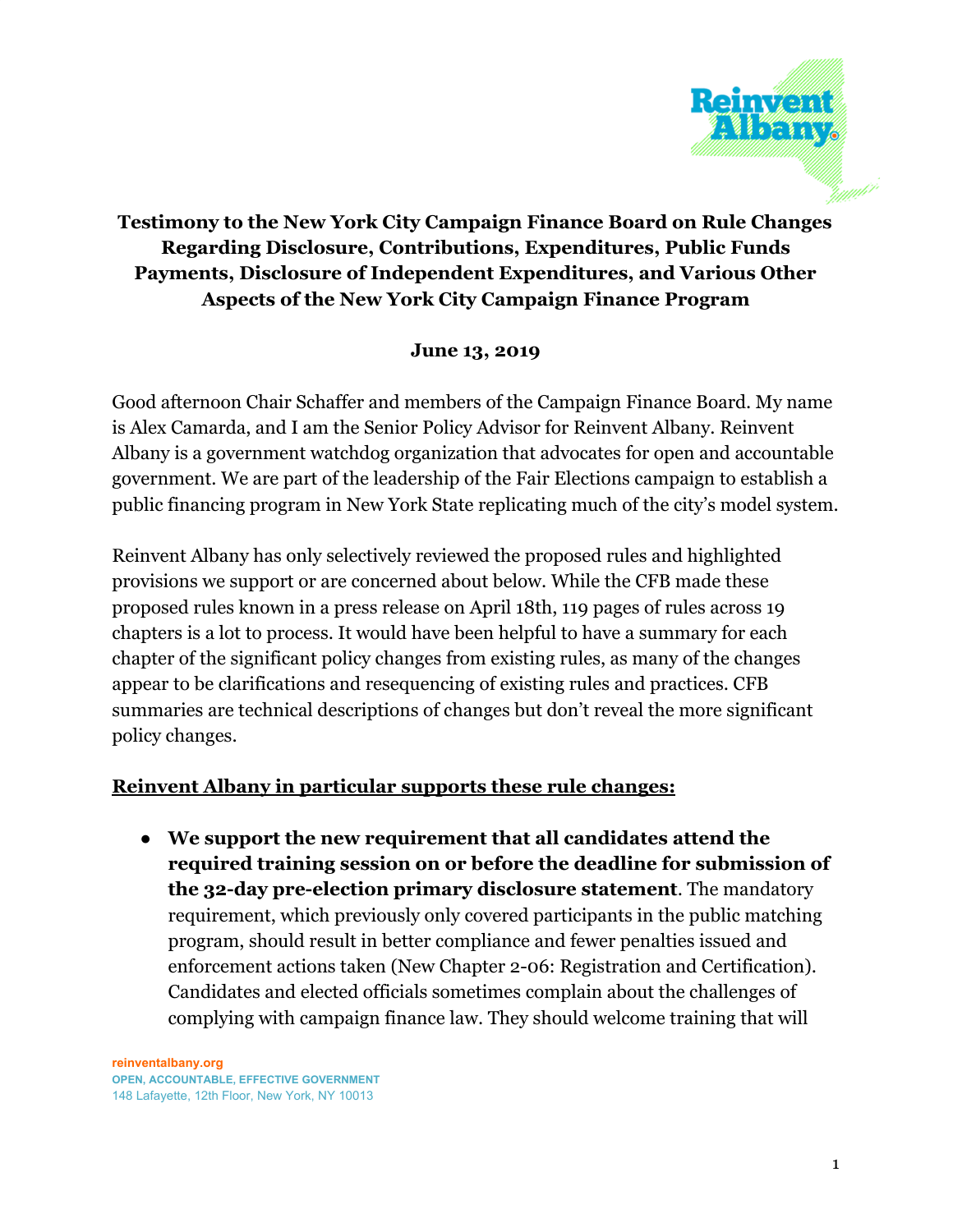enable them to understand it better. Mandatory training is required of all lobbyists in New York State and the same should be true for candidates.

- **We strongly support mandating all candidates use the Candidate Software for Managing and Reporting Transactions (C-SMART) and striking the provision for non-electronic submission of disclosure statements.** We think this important prohibition will facilitate compliance, transparency and enforcement (New Chapter 4-05(a): Records & Reporting).
- **We similarly support mandating Transition and Inauguration Entities (TIEs) monthly disclosure reports be filed in electronic form**, for the same reasons we support the new provision in the rules mandating the electronic filing of reports for candidate filings (New Chapter 13-02(d): Transition and Inauguration Entities (TIEs)).
- **We support clarifying additional prohibitions on contributions already in federal and state law** in Chapter 5-03, specifically:
	- prohibiting candidates from accepting contributions from an individual or entity other than the source of funds (so-called nominee contributions). This is consistent with NYS Election Law 14-120.
	- prohibiting candidates from accepting anonymous contributions.
	- prohibiting contributions from foreign nationals. We support limiting contributions to United States citizens or green card holders.

## **Reinvent Albany is concerned about and opposes these rule changes:**

● **We oppose making earmarked contributions more permissible and believe they are not or should not be legal under NYS Election Law 14-120.** Election law 14-120 requires donations be made in the true name of the donor.<sup>1</sup> A donor should not be earmarking a contribution to a political committee for a candidate. They should be instead required to give the money directly to the candidate. The language proposed by the Board makes earmarking more permissible (New Chapter 5-04(a)(vii)).

<sup>1</sup> NYS Election Law 14-120. "No person shall in any name except his own, directly or indirectly, make a payment or a promise of payment to a candidate or political committee or to any officer or member thereof, or to any person acting under its authority or in its behalf or on behalf of any candidate, nor shall any such committee or any such person or candidate knowingly receive a payment or promise of payment, or enter or cause the same to be entered in the accounts or records of such committee, in any name other than that of the person or persons by whom it is made."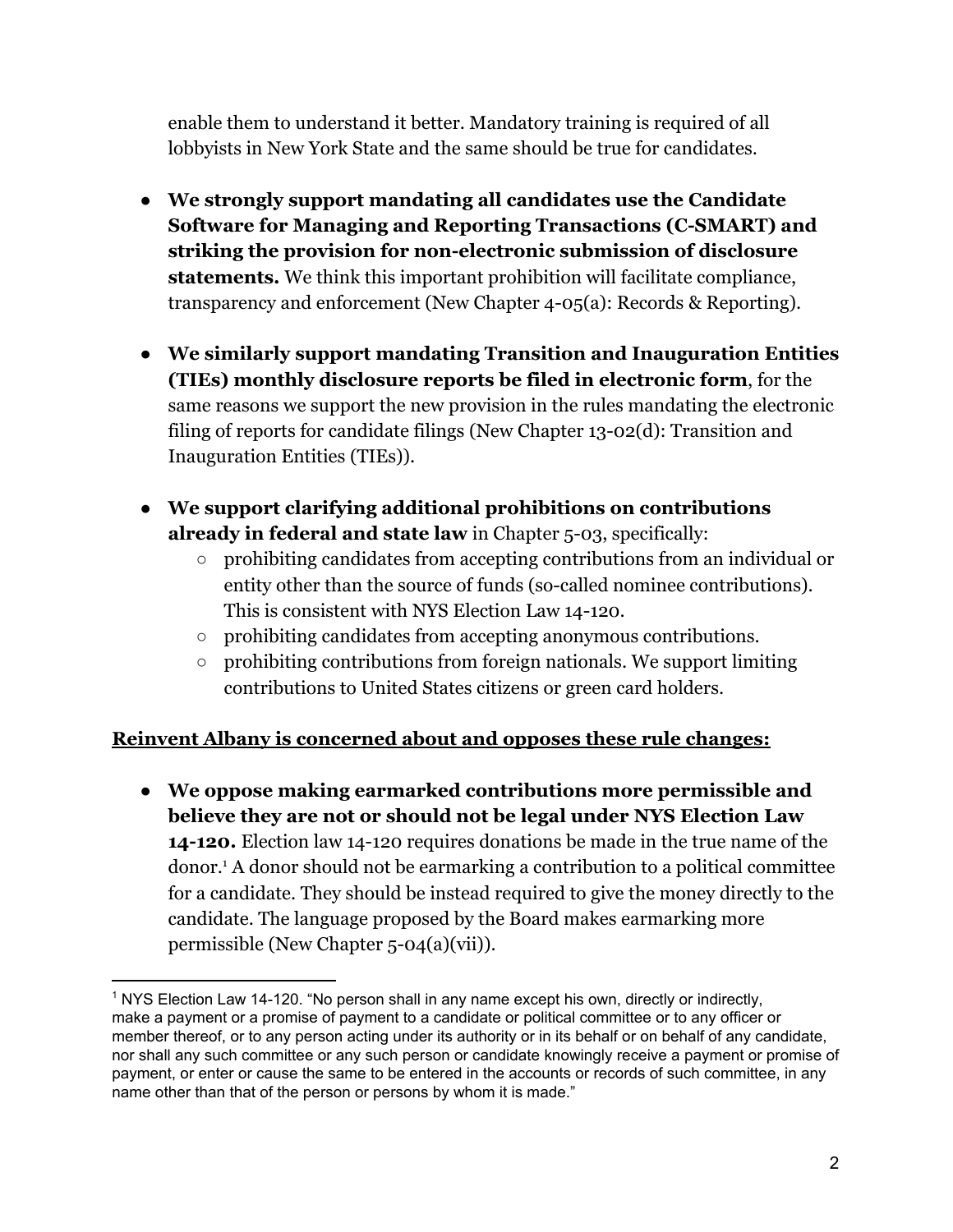- **We oppose enabling TIEs to anonymize their small contributions and expenditures.** We oppose TIEs not having to itemize contributions \$99 or lower, and not report the name, residential address, employer, occupation and business address, and intermediary if applicable. We similarly oppose TIEs not having to itemize expenditures of less than \$50. We recognize the CFB is trying to harmonize local campaign finance law with New York State campaign finance law, but the reverse should occur. Unitemized contributions and expenditures reduce transparency and elevate the risk for corruption<sup>2</sup> and, and were the subject of numerous investigations by the 2013 Moreland Commission on Public Corruption into state lawmakers.<sup>3</sup> The CFB should not replicate this bad policy (New Chapter 13-02(a) and (b): Transition and Inauguration Entities (TIEs)).
	- **While not proposed as part of the draft rules, we also believe contributions to candidates should always be itemized**, even for contributions of \$99 or less from a single source, and urge the Board to also change existing Chapter 3-03(c)(4),(5) and (6) to that effect. **We also believe expenditures by candidates should always be itemized**, and request the Board change its existing rule allowing for unitemized expenditures of \$50 or less if made with non-public funds (Chapter  $3-03(e)(2)$ ).
- **We oppose striking the requirement that candidates report with their disclosure statement a list of all contributions accepted at an event in which the contributions were solicited or accepted for elections regulated by the CFB or not.** This requirement is needed to make more transparent fundraising by lobbyists who may not meet the Board's definition of an intermediary. Lobbyists who are hosts at a fundraising events of candidates and report their fundraising to the City Clerk's Office are not always considered intermediaries by the CFB even while their fundraising may be of interest to the public (Striking existing rule 3-03(c)(10)).<sup>4</sup>

 $2$  Lou Michel and Robert J. McCarthy. "After Maziarz probe, a question: What happened to campaign funds?", The Buffalo News. April 1, 2018. Available at:

https://buffalonews.com/2018/04/01/after-maziarz-probe-a-question-what-happened-to-campaign-funds/ <sup>3</sup> The Commission to Investigate Public Corruption. Preliminary Report, p. 11. December 2, 2013. Available at: [https://publiccorruption.moreland.ny.gov/sites/default/files/moreland\\_report\\_final.pdf](https://publiccorruption.moreland.ny.gov/sites/default/files/moreland_report_final.pdf) and Lentz, John, et. al. "Inside Moreland: Documents Reveal Details of Lawmakers' Campaign Spending," *City & State*. May 9, 2014. Available at:

[<sup>&</sup>quot;https://www.cityandstateny.com/articles/politics/new-york-state-articles/inside-moreland-documents.html](https://www.cityandstateny.com/articles/politics/new-york-state-articles/inside-moreland-documents.html) <sup>4</sup> Fanelli, James. "Firm uses loophole to secretly donate \$60G to de Blasio campaign, lobbying records show," New York Daily News. September 9, 2017. Available at: